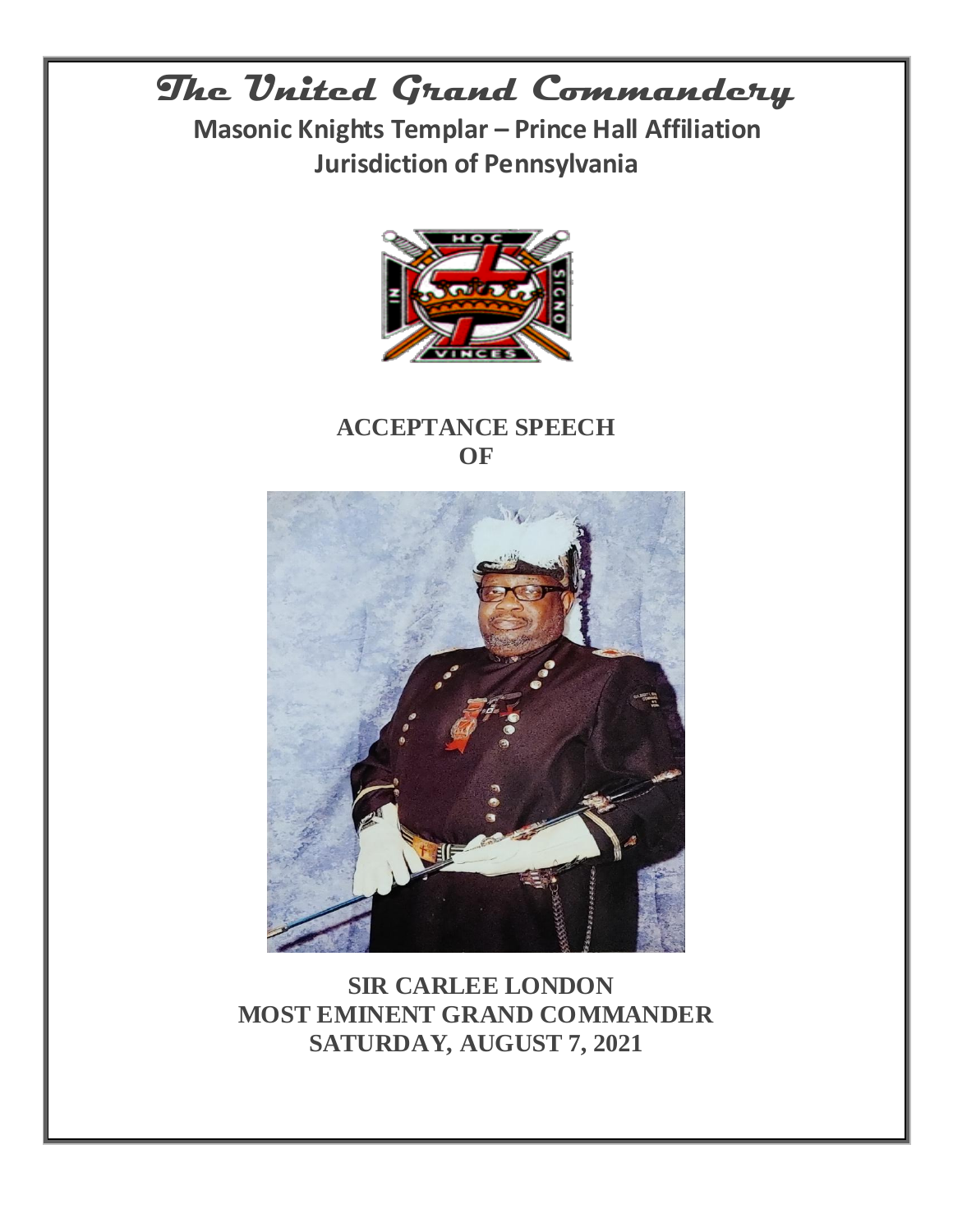To the Most Worshipful Grand Master Donald C. Jones, Right Eminent Deputy Grand Commander, Right Eminent Grand Generalissimo, Right Eminent Grand Captain General, Eminent Grand Prelate, Eminent Grand Senior Warden, Eminent Grand Junior Warden, Past Most Eminent Grand Commanders, Past Eminent Grand Commanders, Grand Commandery Officers, Sir Knights.

Greetings:

Again, the Supreme Architect of the Universe has delivered unto us mercy. For we continue to do things that we should not do and leave undone things that we should be doing. We are eternally grateful to God for the many blessings he has given us; it is because of him, His Grace and his Mercy that we are here today; and I am grateful.

Let us Pray.

AMEN AMEN AMEN AMEN AMEN

My Sir Knights I say to you; let us be faithful, trusting and obedient to God in all our undertakings. Communicate with one another in a way that people will look at us as men of integrity. They will not see us but see the God in us. The best things in the world cannot be seen or even heard, but must be felt with the heart. It is good to have an end to journey toward; but it is the journey that matters in the end.

Sir Knights, on January 14, 1987 I knocked on the door of masonry and it was open unto me. On May 16, 1987 myself and eight others were raised to the sublime degree of a master mason, without the support and leadership of Senior Deacon George Gravley, Junior Deacon William Gay, Senior Steward Samuel Graham and many others, this would not have been possible, May they Rest in Peace. On that day it was the realization of a dream.

Sir Knights I humbly accept the prestigious position of Most Eminent Grand Commander of this United Grand Commandery Masonic Knights Templar-Prince Hall Affiliated Jurisdiction of Pennsylvania. I thank you for the trust and the confidence that you have placed in me. With sincere dignity, I will strive to do my best to be worthy of this honor.

### **MY MOTTO**

IT'S A NEW DAY

### **MY SONG**

I'M COMING UP ON THE ROUGH SIDE OF THE MOUNTAIN

## **MY SCRIPTURE**

WHERE THERE IS NO VISION THE PEOPLE PERISH: BUT HE THAT KEEPETH THE LAW, HAPPY IS HE.

**PROVERBS 26:18**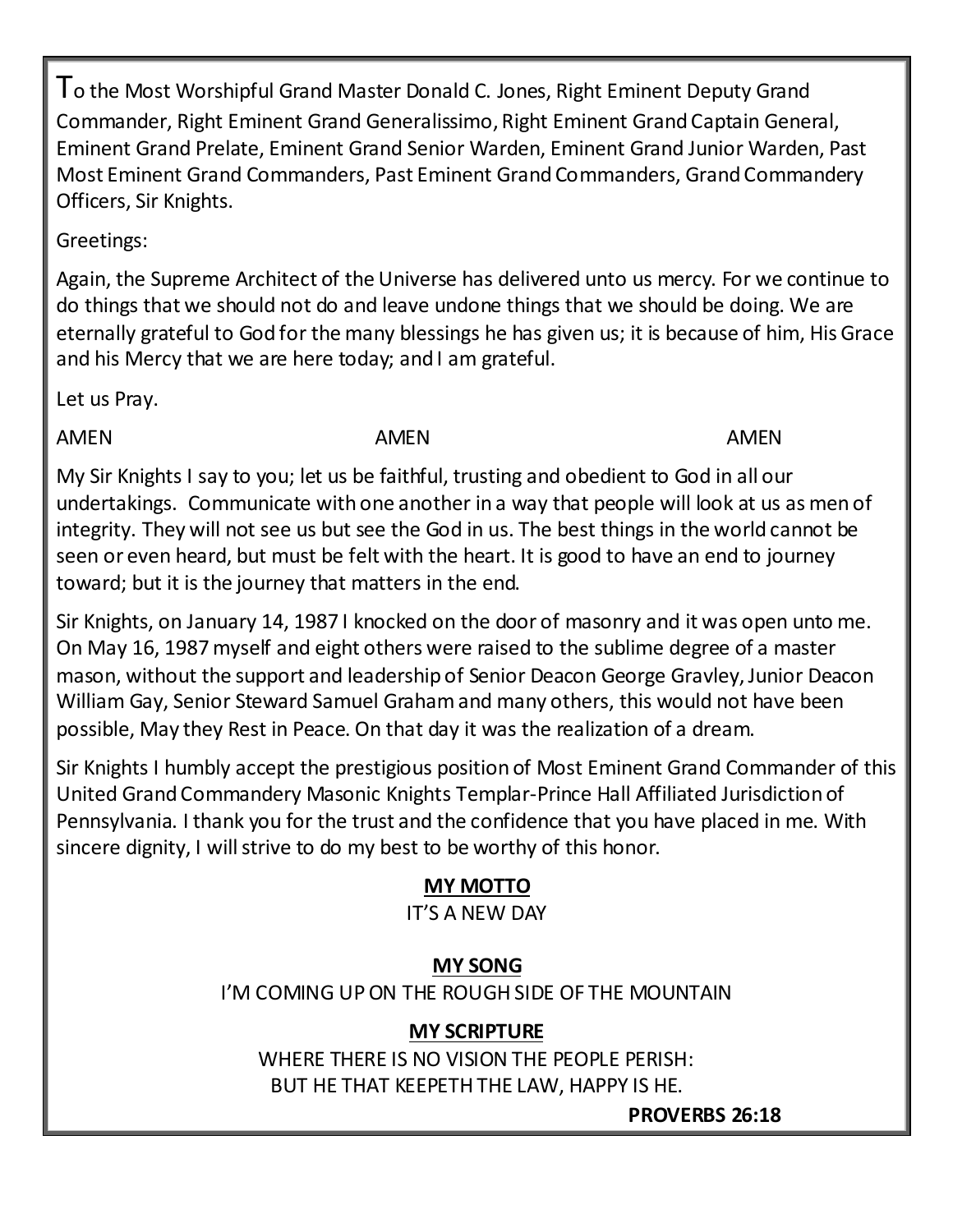Sir Knights, I look to the craft for help and support. Remember, without you I'm just another Most Eminent Grand Commander standing alone. Many great men have stood here before me and I trust there will be many great men after me.

But it is the great men like yourselves that this United Grand Commandery was Built on and what makes the diffidence. Sir Knights my heart is filled with joy, but my heart is also filled with sadness. When I look at the commanderys and see how many Sir Knights are not attending their meeting before COVID-19 and the commandery cannot open because they do not have enough members on meeting night. Sir Knights we will be back meeting in September let do all we can do to get our Sir Knights back out. But we want them to feel safe and be safe.

There was a time when I would say that masonry is failing, but a good friend said to me, masonry is not failing, we are failing masonry, and it is so true. Sir Knights if you accept a position in this Grand Commandery do the best that you can do. If you cannot carry out your duties, please communicate with the Most Eminent Grand Commander, it would make a difference.

To the Grand Commandery officers that serve this United Grand Commandery the last two years, but will be moving on to other things, I would like to take this time to thank you for all the help and support that was given to me, whatever I ask of you, it was never a problem.

To the Grand Commandery officers who are planning on working in this administration, there is a lot of work to be done, I have no doubt that you cannot do the work. This Grand Commandery have put a team together that will help aid and assist the commanderys in order to make this the best Grand Commandery that we can be. It will take the hard work of each and every one to accomplish this goal. If you feel that you are not up for the job, please do not accept the position.

I ask all the Sir Knights to continue to support all the programs of this United Grand Commandery, and this new administration in a positive manner whenever the opportunity should arise.

As we move forward in building the future of this United Grand Commandery, ask yourself what part can I play, and what can I do to make a diffidence. Are you going to be on the sideline, or are you planning on getting into the game. We have a winning team, do not be left out, we need every one of you to be part of this team.

If we Sir Knights continue to teach and practice fundamentals of Knights Templar we will continue to flourish. It is time for us to practice what we preach. Remember, you cannot teach what you do not know.